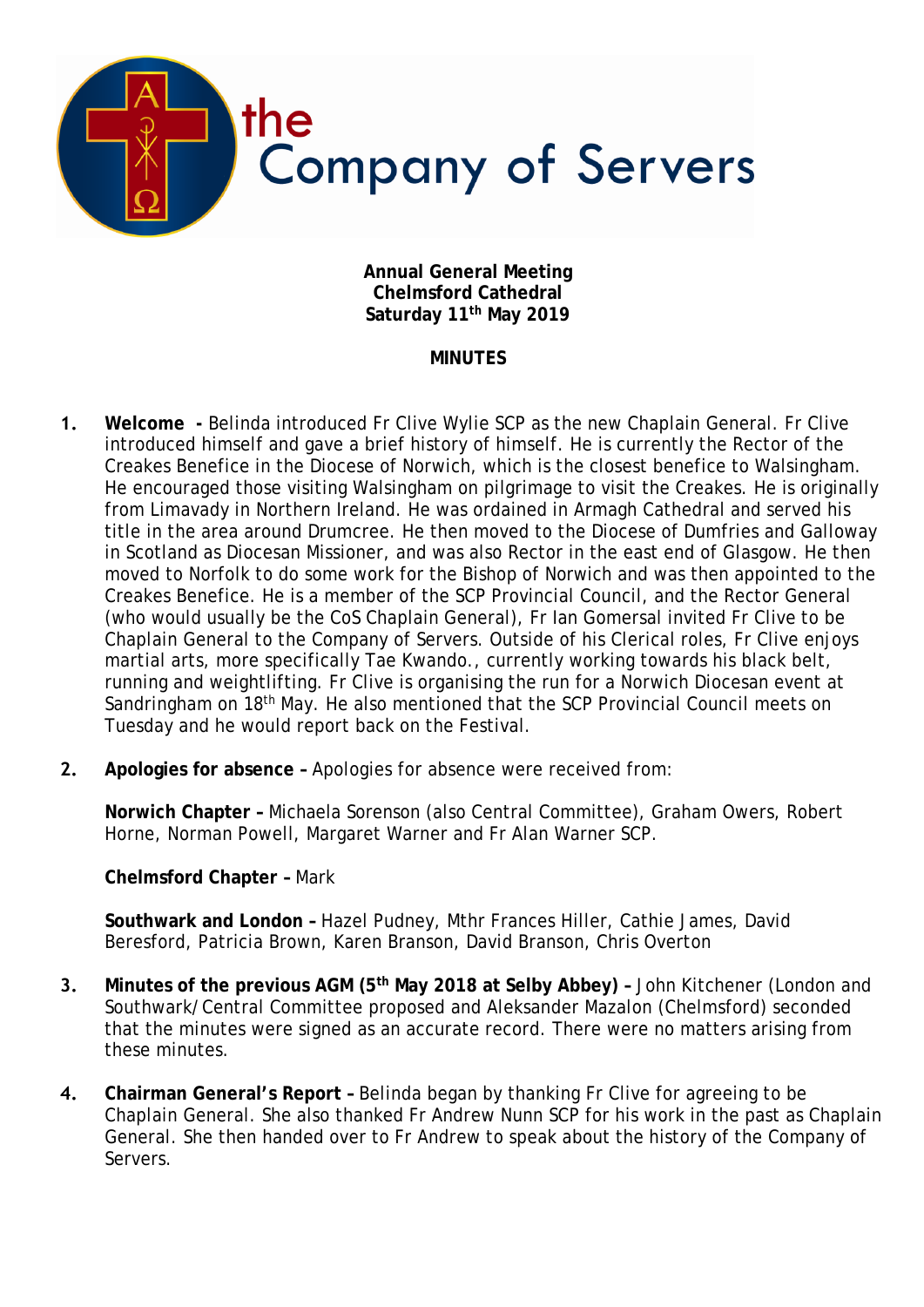

Fr Andrew began by saying that this is a year of anniversaries, 25 years of women being ordained to the priesthood, the 25<sup>th</sup> anniversary of the founding of the Society of Catholic Priests, with load of pictures showing female priests 'at work' are on social media. At that time there were already organisations for those in the Catholic tradition, such as the Society of the Sacred Cross (SSC), of which some members were in favour of the ordination of women, however generally this was not welcomed by the organisation as a whole. San inclusive organisation was wanted so that people could meet, say mass etc.

SCP began in the Diocese of Southwark and very rapidly expanded. Lay people, who shared the same views at SCP members wanted an organisation to join, but couldn't join SCP, so it was decided to establish a lay organisation as well. The first group that this would be aimed at was Servers. Some were already members of the Guild of Servants of the Sanctuary (GSS). Some GSS chapters were welcoming female servers, but overall the rules stayed the same. Looking at those gathered, we are a very mixed and diverse group, ministering. The Company of Severs came from the desire to have something which shared the values of SCP, celebrating diversity.

Ten years ago, the Company of Servers was created. It has had gradual growth, and at times it has not been easy, but it is something that is worth working at. Numbers are encouraging, and it has generated a number of leaders for the Church. David Warner, David Stephenson and Sion Hughes-Carew have all gone on to ordination. Fr David Warner and Mthr Penny King married around 10 days ago.

We have a fantastic history to celebrate, and we are part of a positive aspect. We are here because of how the Church treated women. There were and are lots of male societies, but we have a desire to be inclusive.

Belinda agreed with the idea of inclusiveness and diversity. This come across in her work as some of the students that she teaches have additional needs and would possibly be excluded. After all, we are all the body of Christ.

It is also important that we consider provision for young people and the elderly too. Older people may not have good memories or may need help, but they should still be included.

She also feels strongly about encouraging young people as Servers and it is up to us to be welcoming that.

Belinda said that she was a Server at a time when women wouldn't have necessarily been able to, and if the congregation had not been so welcoming then she may nit have been able to do it.

Belinda reported that as a Central Committee we have been looking at reproducing and updating the handbook. There is a PDF version on the website, but we need people to send photographs in to make the new one more inclusive. These need to be sent to Mark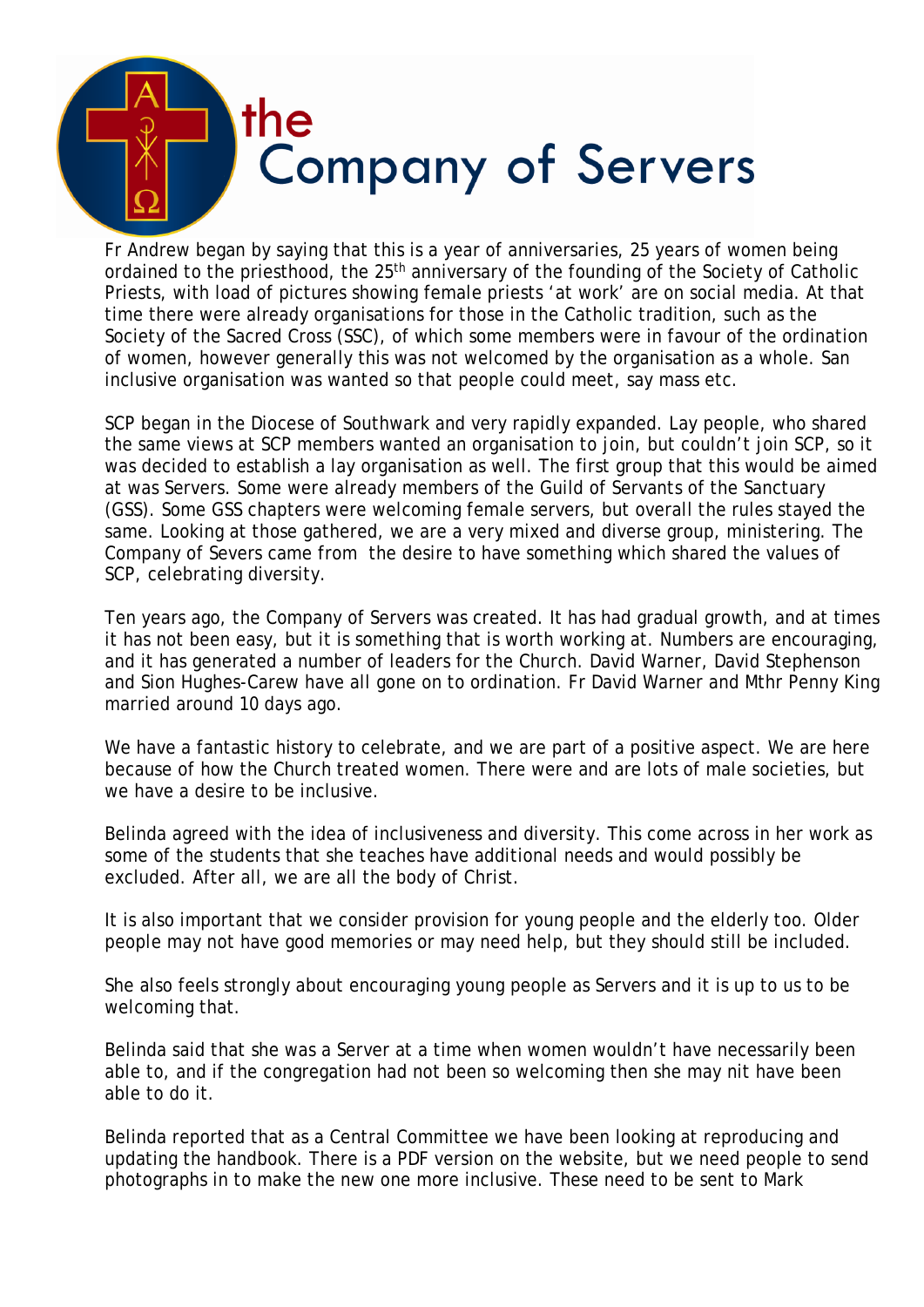

Charlton. Once we have them we can then look at publishing the updated version. Michaela Sorenson is a publisher by trade; however, she is due to be ordained this year.

There are also plans to create a definitive guide to serving aimed at young people, a guide to serving that can be kept in the vestry at church, and possibly put video clips online demonstrating some aspects of serving as reading is not for everybody.

This morning we may have done some things differently, but each church will do things differently.

There are more plans to focus on young people and the elderly.

In Belinda's parish, there is a Church School. Churches were and are instrumental at developing schools, however there are also a lot of elderly people who need to be looked after as well.

Belinda concluded by thanking the Chelmsford Chapter. There has also been a cake made to celebrate the anniversary. There had been lots of emails and meetings to make it all come together to what we have today.

**5. Treasurer General's Report –** John Kitchener reported on the accounts. Firstly, he spoke about the Chapters that had paid their subs. Some Chapters had not paid their subs for 2018. The annual subs are our main source of income and 2018 was possibly the lowest amount received.

The National Festival is by far the biggest expense that we have. This is what the majority of our income goes towards. The other major cost is travel expenses for the Central Committee. This is expected as there are members coming from all parts of the country. Some members of the Central Committee are now claiming them and paying them back as a donation so that we are able to claim Gift Aid back on them.

Last year we had a net loss of £371.63, however we do still have £924.90 in the bank.

Currently the cost of reprinting the handbook would not be able to be met by our subs alone. Last time, around 4 years ago, the cost of printing was around £3500.

John mentioned that there would be a retiring collection after Evensong and Benediction for the Company of Servers.

Barbara Baldwin (Blackburn and Liverpool) asked what we are able to claim Gift Aid back on. John explained that it was only able to be claimed back on donations.

Barry Moore (Norwich/Central Committee) proposed and David Wriderholt (Chelmsford) seconded that the accounts should be accepted, and all agreed.